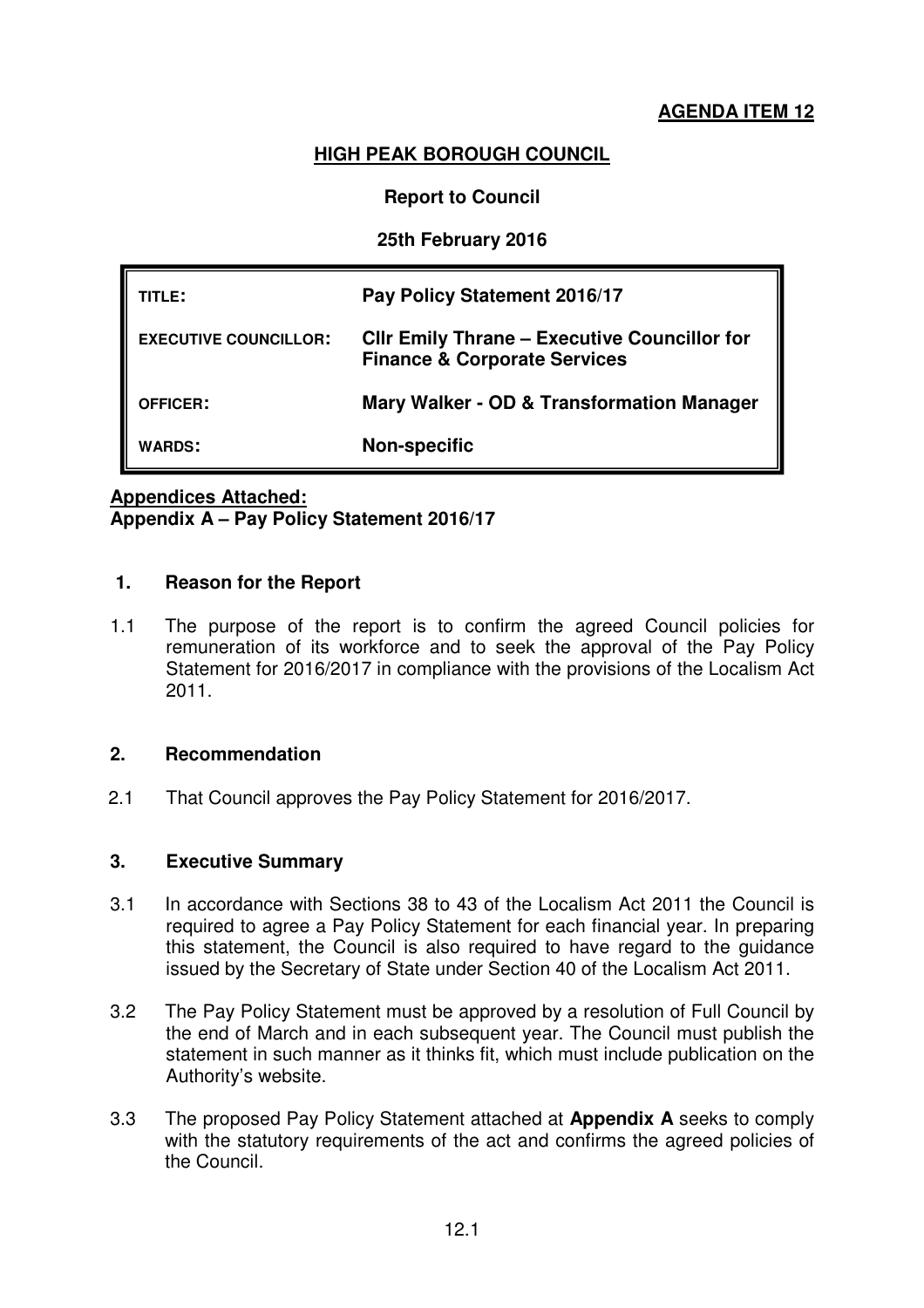# **4. How this Report Links to Corporate Priorities**

4.1 Production of a Pay Policy Statement is a statutory requirement

# **5. Options and Analysis**

5.1 The report is a statement of fact. As such there are no options to consider.

### **6. Implications**

6.1 Community Safety - (Crime and Disorder Act 1998) None.

### 6.2 Workforce

The proposed Pay Policy Statement confirms the policies previously agreed by the Council for remuneration of its Officers.

- 6.3 Equality and Diversity/Equality Impact Assessment This report has been prepared in accordance with the Council's Diversity and Equality Policies.
- 6.4 Financial Considerations

None arising directly from the report  $-$  the Council's budget includes provision for the payment of remuneration of its employees in accordance with the agreed policies.

It should be noted that the costs associated with the remuneration identified in the statement are shared between the Council and its strategic alliance partner Staffordshire Moorlands District Council

6.5 Legal

The preparation of an annual Pay Policy Statement is a statutory requirement under the Localism Act 2011.

The statement also takes into account guidance: Openness and accountability in local pay: Guidance under section 40 of the Localism Act which issued by the DCLG in February 2012 and supplementary guidance issued in February 2013.

- 6.6 Sustainability None.
- 6.7 Internal and External Consultation None.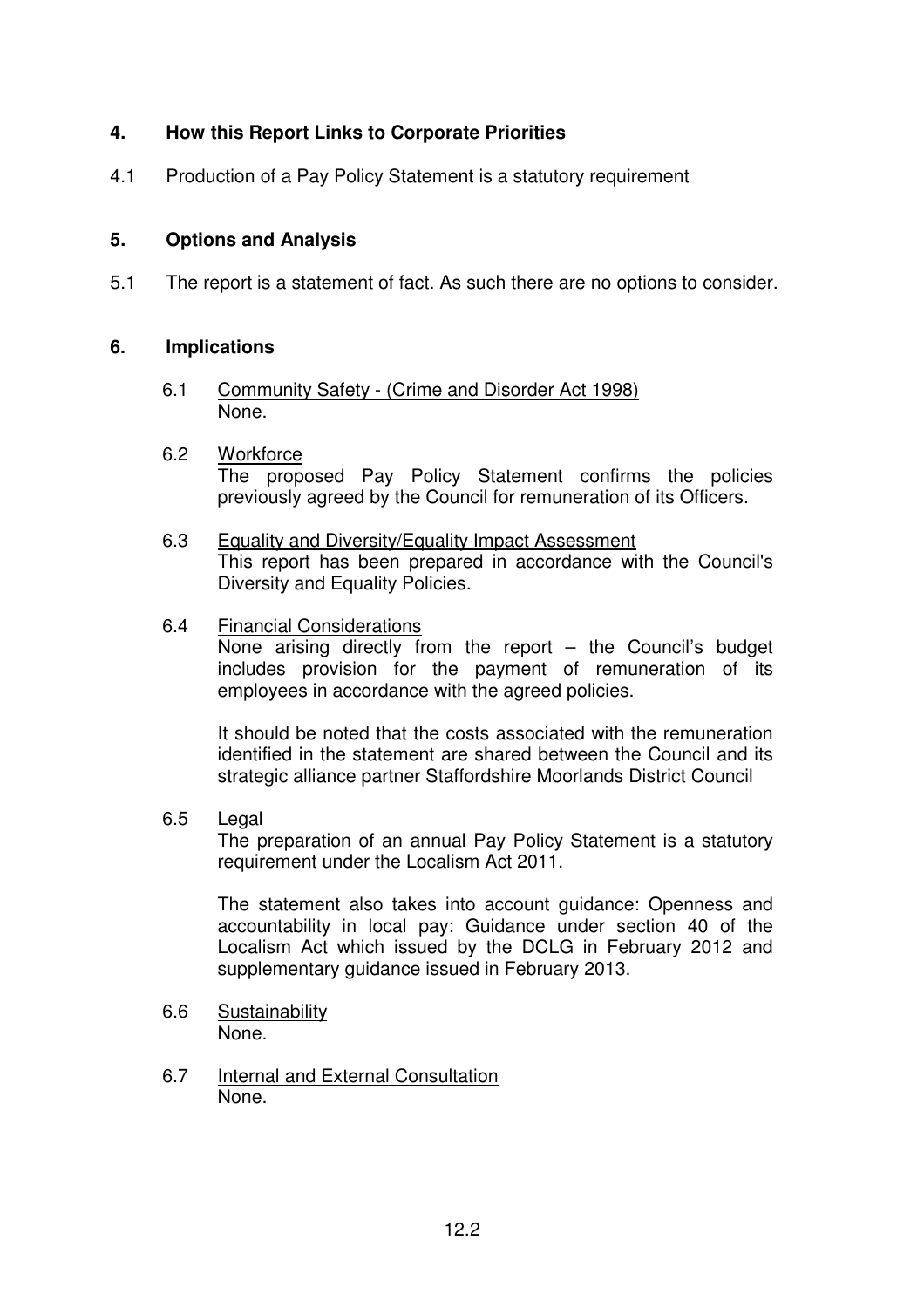6.8 Risk Assessment Not applicable

# **ANDREW P STOKES Executive Director (Transformation) and Chief Finance Officer**

#### **Web Links and Background Papers** Localism Act 2011

OD & Transformation Office/Legal Office

#### **Location Contact details**

Mary Walker OD & Transformation Manager.

Openness & accountability in local pay: Guidance under section 40 of the Localism Act – DCLG (Feb 2012)

Openness & accountability in local pay: Guidance under section 40 of the Localism Act – Supplementary Guidance – DCLG (Feb 2013)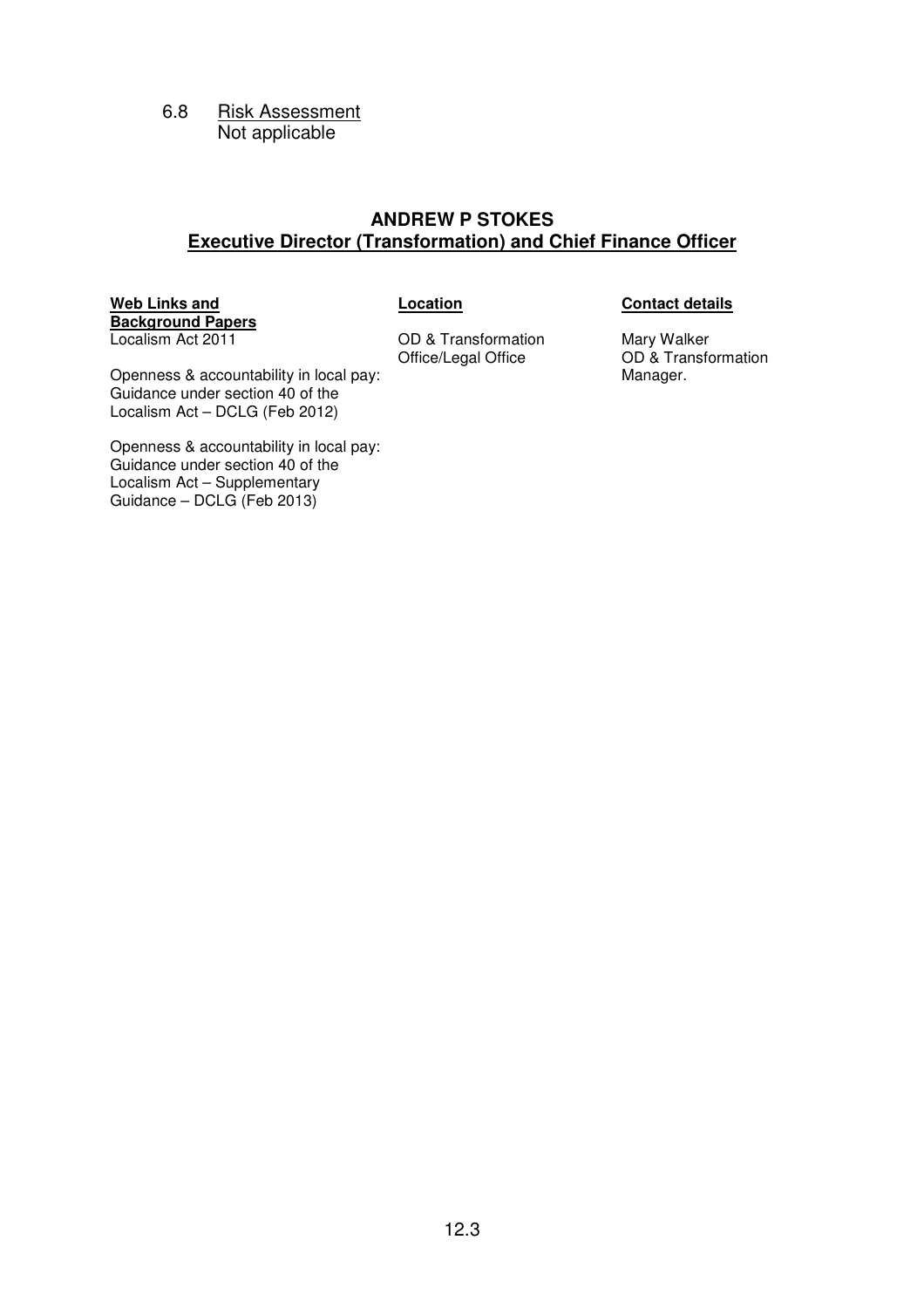# **7. Introduction and Background**

- 7.1 The Council is required, in accordance with Sections 38 to 43 of the Localism Act 2011 to prepare a Pay Policy Statement for each financial year. In preparing this statement the Council is also required to have regard to the guidance issued by the Secretary of State under Section 40 of the Localism Act.
- 7.2 The Pay Policy Statement must be approved by full Council by the end of March prior to the commencement of the financial year. The Council must publish the statement in such manner as it thinks fit, which must include publication on the Authority's website.
- 7.3 The statutory guidance confirms that nothing contained within the provisions in the Act or guidance is intended to supersede existing responsibilities and duties placed on authorities in their role as employers, under relevant employment legislation, and authorities are required to bear in mind these responsibilities and duties when formulating their Pay Policy Statement. It is the expectation that discussion of Pay Policy Statements should take place in meetings which are open to the public, in particular, discussions should not engage the Data Protection Act as the policy does not concern data relating to a particular individual but rather the Authority's policies towards a range of issues relating to the pay of its workforce, particularly its senior staff and its lowest paid employees.

# **8 Required Content of the Statement**

- 8.1 Section 38 of the Localism Act 2011 requires the Council to set out its policies for the coming financial year relating to:
	- a) The remuneration of its chief officers;
	- b) The remuneration of its lowest paid employees; and
	- c) The relationship between the remuneration of its chief officers and the remuneration of its employees who are not chief officers.
- 8.2 The statement must also include the Authority's policies relating to:
	- a) The level and elements of remuneration for each chief officer;
	- b) Remuneration of chief officers on recruitment;
	- c) Increases in addition to remuneration for each chief officer;
	- d) The use of performance related pay for chief officers;
	- e) The use of bonuses for chief officers;
	- f) The approach to the payments of chief officers on their ceasing to hold office or to be employed by the Authority; and
	- g) The publication of and access to information relating to the remuneration of chief officers.
- 8.3 The definition of chief officers is not limited to the Head of Paid Service or statutory chief officers (i.e. the Section 151 Officer and Monitoring Officer). It also includes those officers who report directly to them as non statutory and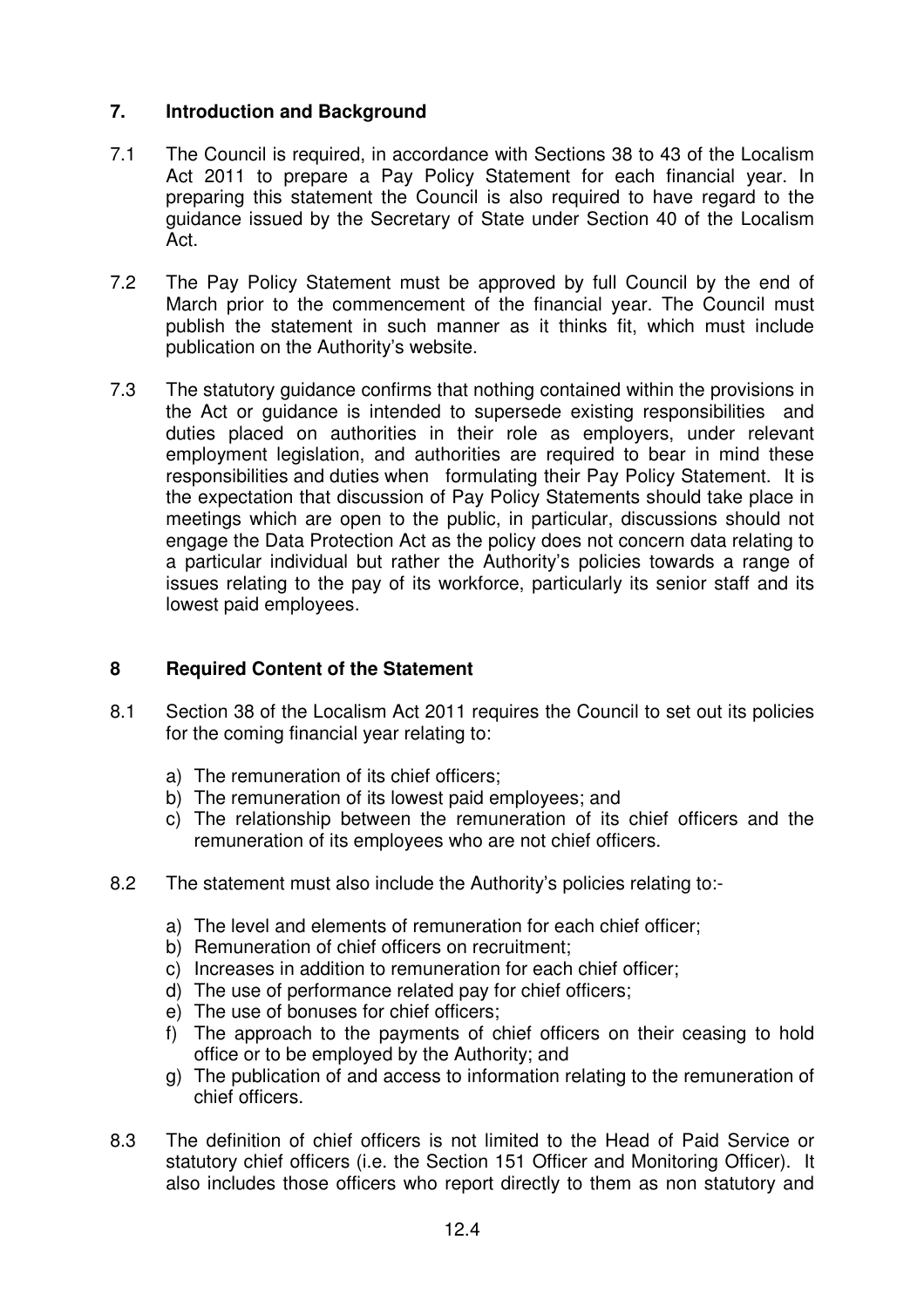deputy chief officers. This definition, therefore, covers the Council's Chief Executive, Executive Directors Heads of Service and Corporate & Operational Service Managers and the relevant policies relating to their remuneration, as previously agreed by the Council, are included within the attached Pay Policy Statement.

# **9 Pay Policy Statement**

9.1 The proposed Pay Policy Statement attached at **Appendix A** seeks to comply with the statutory requirements of the Act and confirm the agreed policies of the Council and is recommended for approval on that basis.

# **10 Strategic Alliance**

10.1 It should be noted that the Council's workforce is shared with its strategic alliance partner Staffordshire Moorlands District Council. The pay costs identified in this statement are the overall levels of remuneration received by the individual employees, the costs of which are shared between the two authorities.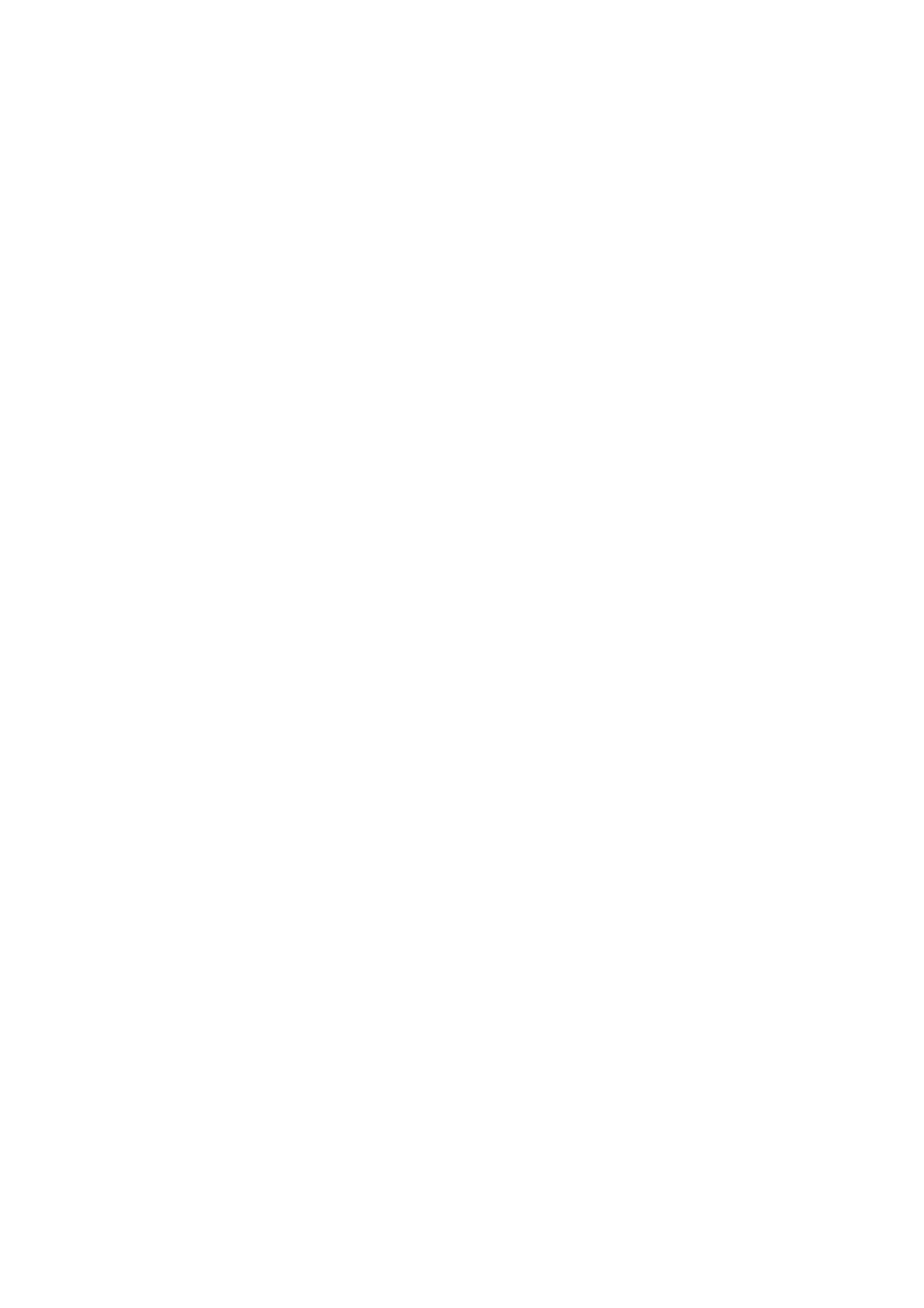# **High Peak Borough Council**

# **Pay Policy Statement 2016/17**

# **February 2016**

### **Introduction and Purpose**

Under Section 112 of the Local Government Act 1972, the Council has the "power to appoint officers on such reasonable terms and conditions as the authority thinks fit". This Pay Policy Statement (the 'statement') sets out the Council's approach to pay policy in accordance with the requirements of Section 38 of the Localism Act 2011. The purpose of the statement is to provide transparency with regards to the Council's approach to setting the pay of its employees by identifying;

- the methods by which salaries of all employees are determined;
- the detail and level of remuneration of its most senior staff i.e. 'chief officers', as defined by the relevant legislation;
- the Committees responsible for ensuring the provisions set out in this statement are applied consistently throughout the Council and recommending any amendments to the Full Council.

Once approved by the Full Council, this policy statement will come into immediate effect and will be subject to review on a minimum of an annual basis in accordance with the relevant legislation prevailing at that time.

#### **Strategic Alliance**

The Council's workforce is shared with its strategic alliance partner Staffordshire Moorlands District Council. The Chief Executive and Executive Directors are employed by both councils. The other chief officers are employed by one of the councils but are joint appointments and work across the two authorities. The majority of employees also work across both councils. The terms and conditions of employment have been harmonised across the two councils and the costs are shared

#### **Legislative Framework**

In determining the pay and remuneration of all of its employees, the Council will comply with all relevant employment legislation. This includes the Equality Act 2010, Part Time Employment (Prevention of Less Favourable Treatment) Regulations 2000, The Agency Workers Regulations 2010 and where relevant, the Transfer of Undertakings (Protection of Earnings) Regulations. With regards to the Equal Pay requirements contained within the Equality Act, the Council ensures there is no pay discrimination within its pay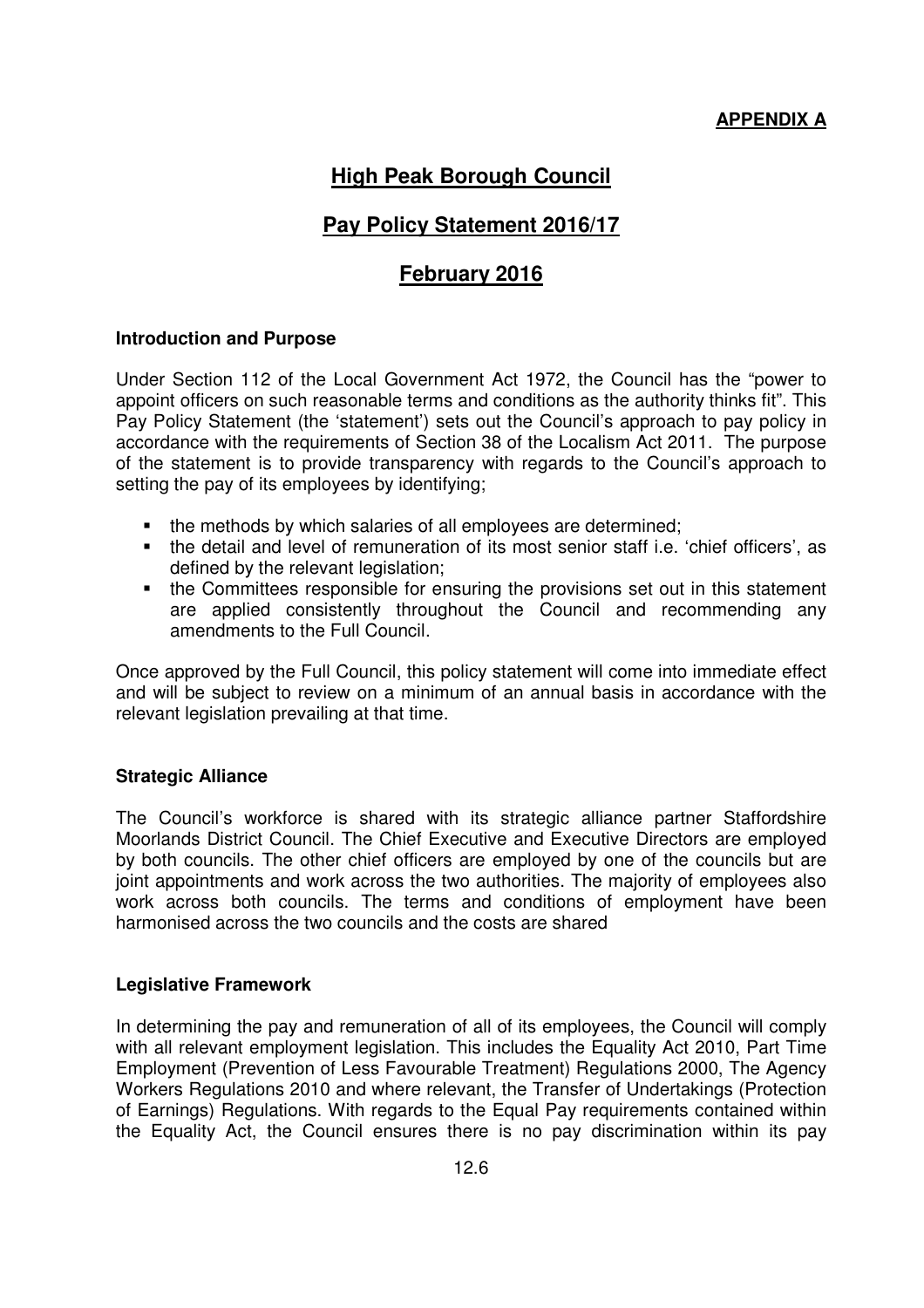structures and that all pay differentials can be objectively justified through the use of equality-proofed Job Evaluation mechanisms which directly relate salaries to the requirements, demands and responsibilities of the role. This statement also takes into account guidance: Openness and accountability in local pay: Guidance under section 40 of the Localism Act 2011 issued by DCLG in February 2012 and supplementary guidance issued in February 2013.

### **Pay Structure**

#### **"Green Book" Employees**

Based on the application of the Job Evaluation process, the Council uses the nationally negotiated pay spine (further details can be found at www.lge.gov.uk ) as the basis for its local grading structure for all employees engaged on National Joint Council for Local Government Services' conditions of service (the "Green Book"). This determines the salaries of the large majority of the workforce, together with the use of other nationally defined rates where relevant. The Council remains committed to adherence with national pay bargaining in respect of the national pay spine and any cost of living increases negotiated in the pay spine. In order to comply with the introduction of the National Living Wage from 1st April 2016 a one-off spinal column point will be created as a temporary measure until the 2016 pay award has been fully negotiated and implemented.

### **Craft Employees**

There are some employees on pay and conditions of service for craft employees which are determined by the Joint Negotiating Committee for Local Authority Craft & Associated Employees (Red Book). The pay deal for 2016 as the point of this statement is still subject to on-going negotiation.

All other pay related allowances are the subject of either nationally or locally negotiated rates, having been determined from time to time in accordance with collective bargaining and /or as determined by Council policy. In determining its grading structure and setting remuneration levels for all posts, the Council takes account of the need to ensure value for money in respect of the use of public expenditure, balanced against the need to recruit and retain employees who are able to meet the requirements of providing high quality services to the community, delivered effectively and efficiently and at times at which those services are required.

#### **Senior Management Remuneration**

For the purpose of this statement, senior management means 'chief officers' as defined with Section 43 of the Localism Act. The salary scales for chief officers are as previously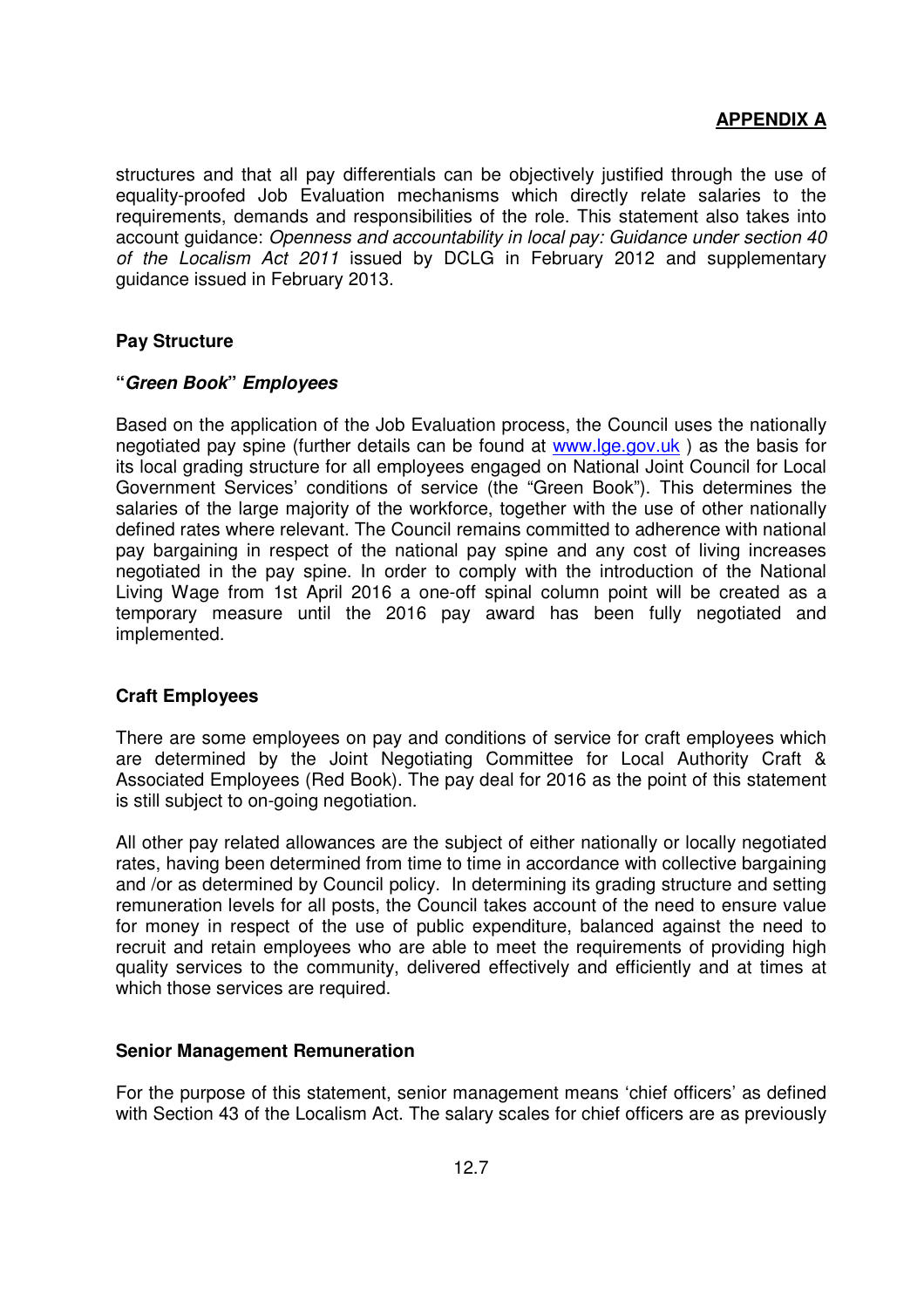agreed by Full Council: in respect of the Chief Executive's salary by resolution of Council on 13th May 2008: in respect of the Executive Directors by resolution of Council on 5th March 2009; and the remaining Chief Officers by resolution of Council on 2nd March 2011.

The posts falling within the statutory definition are set out below, with details of their basic salary as at 1st April 2016:

#### a) **Chief Executive**

The current salary of the post is **£157,775.** The salary falls within a range of 5 incremental points between **£145,481** rising to a maximum of **£157,775.**

#### b) **Executive Directors**

The salaries of posts designated as Executive Director fall within a range of 8 incremental points between **£84,823** rising to a maximum of **£99,946**.

### c) **Heads of Service**

 The salaries for posts designated as Heads of Service fall within a range of 7 incremental points between **£60,083** rising to a maximum of **£74,671**.

### d) **Corporate / Operational Service Managers**

 The salaries for posts designated as Heads of Service fall within a range of 8 incremental points between **£49,229** rising to a maximum of **£65,190.**

At the point of this statement the 2016 pay award is still subject to on-going negotiation for Chief Officers. The pay award for Chief Executives continues to remain outstanding 2014/2016.

### **Recruitment of Chief Officers**

The Council's policy and procedures with regard to recruitment of chief officers is set out within the Officer Employment Procedure Rules as set out in Part 4 of the Constitution. When recruiting to all posts the Council will take full and proper account of its own equal opportunities and other recruitment policies. The determination of the remuneration to be offered to any newly appointed chief officer will be in accordance with the pay structure and relevant policies in place at the time of recruitment. Where the Council is unable to recruit to a post at the designated grade, it will consider the use of temporary market supplements in accordance with its relevant policies.

Where the Council remains unable to recruit chief officers under a contract of service, or there is a need for interim support to provide cover for a vacant substantive chief officer post, the Council will, where necessary, make use of 'contracts for service'. These will be sourced through a relevant procurement process ensuring the Council is able to demonstrate the maximum value for money benefits from competition in securing the relevant service. The Council's Head of Customer Services post is currently vacant and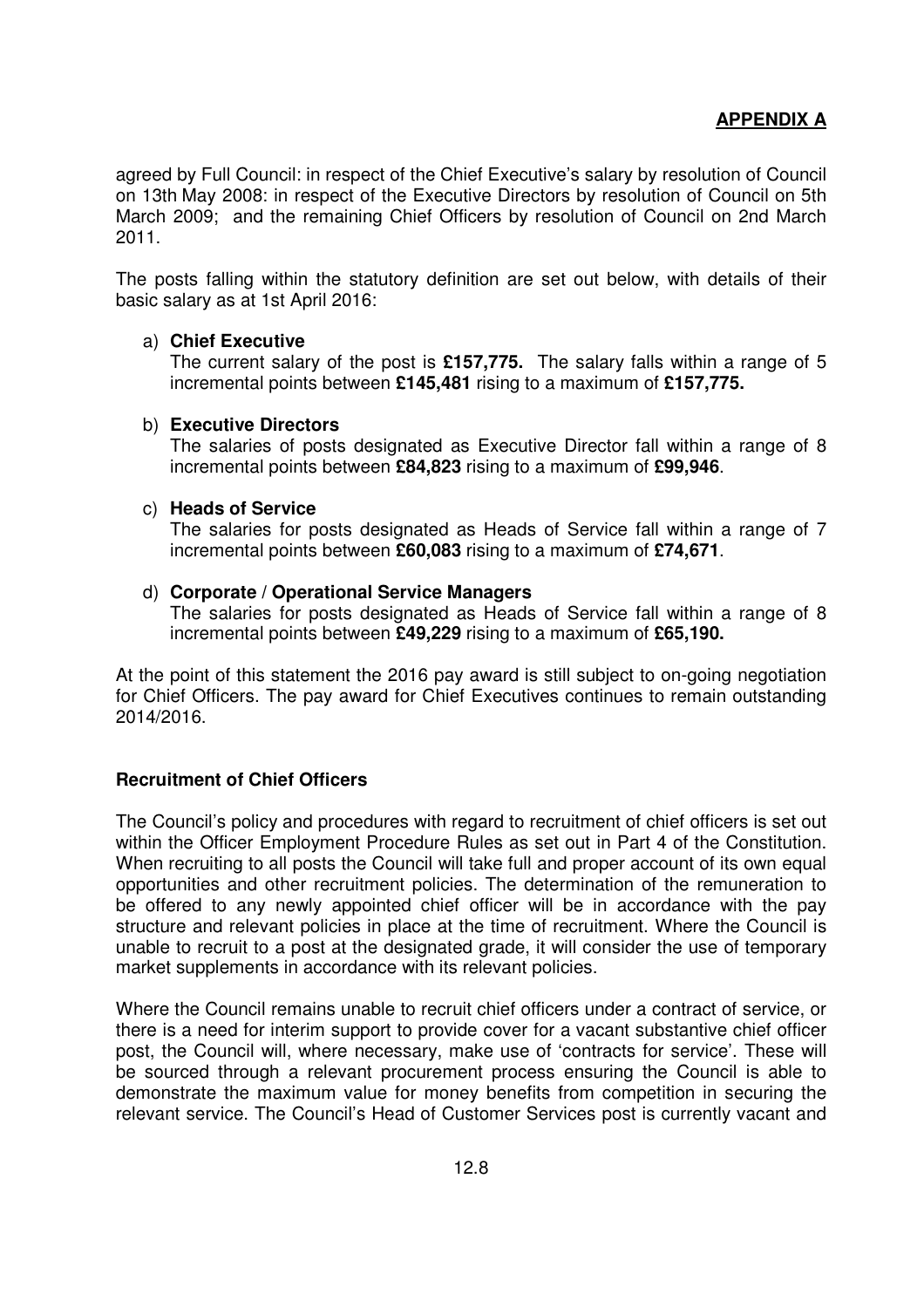temporary cover has been recruited in this way with a contract in place until 31st January 2017.

When appointments are made to chief officer posts where total annual remuneration is greater than £100,000 these appointments will be subject to approval of Full Council.

### **Additions to Salary of Chief Officers**

The Council normally applies performance related pay to its chief officers, in accordance with the existing terms and conditions previously agreed by Council as follows:-

- **Chief Executive:** Up to 15% of salary (in recognition of excellent performance) subject to performance appraisal, once the maximum of the grade is reached. For the **sixth** year running the postholder has declined this payment in response to the Council's budgetary constraints.
- **Executive Director:** Up to 15% of salary (in recognition of excellent performance) subject to performance appraisal, once the maximum of the grade is reached. Two postholders eligible for this payment agreed a voluntary reduction in their overall earnings which amounted to a 3.75% decrease from their 2010/11 earnings.

The third postholder has not reached the maximum of the grade and, for the fourth year running, has had their incremental progression frozen in accordance with a local agreement reached with the trade unions in response to the Council's budgetary constraints.

In addition to basic salary, set out below are details of other elements of 'additional pay' which are chargeable to UK Income Tax and do not solely constitute reimbursement of expenses incurred in the fulfilment of duties:

#### **Chief Executive – Additional Payments**

- Fees paid for returning officer duties in accordance with the agreed County Fee Scale.
- A contribution of **£7,600 p.a.** towards the cost of providing a lease car. This is comprised of

| £2,700 | - fixed basic contribution (available to all lease car     |
|--------|------------------------------------------------------------|
|        | users)                                                     |
| £250   | - further fixed basic contribution (available to all lease |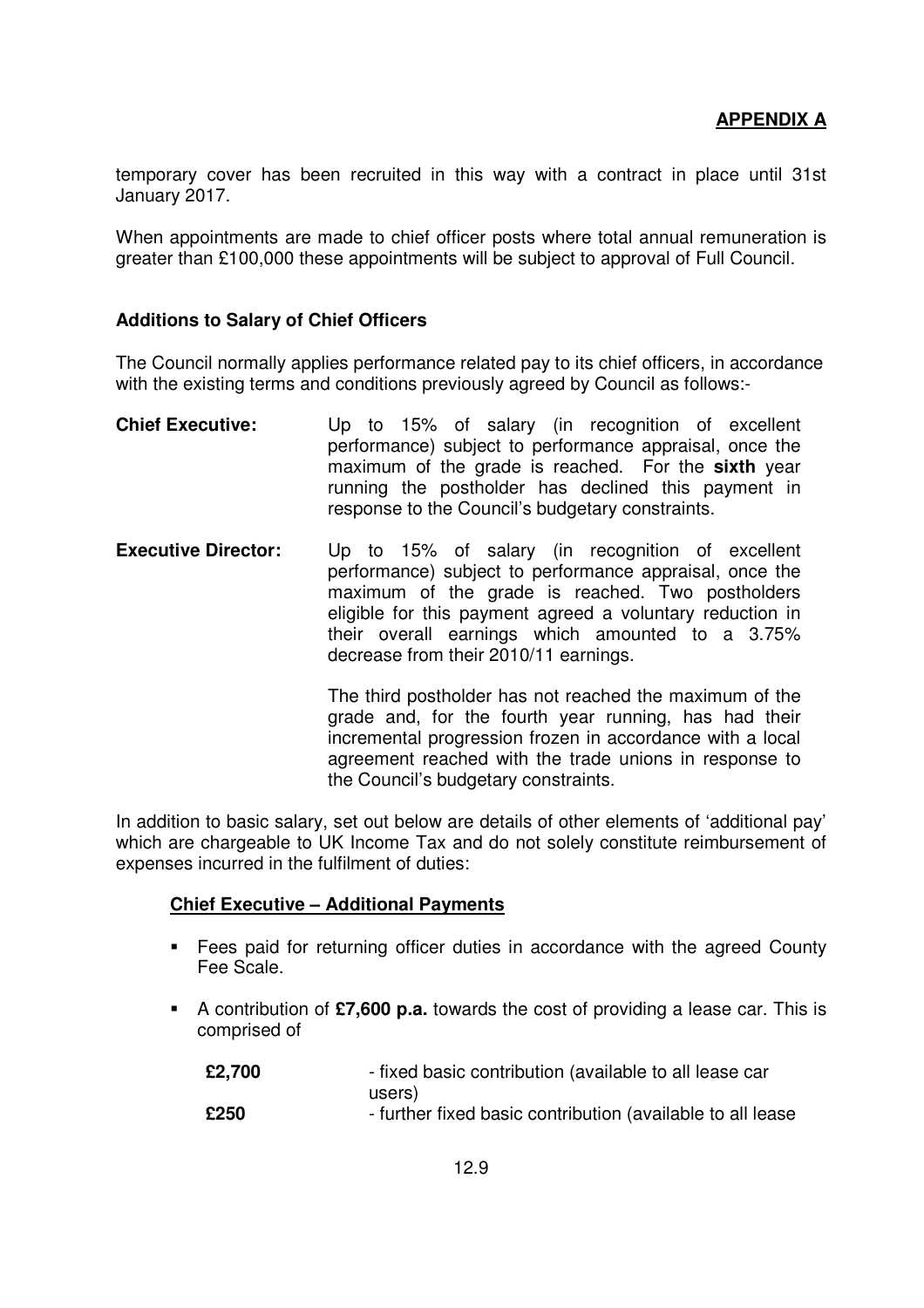car users) subject to meeting certain emissions criteria **£3,070** - payable to Chief Executive only

**£1,580** - business usage fuel allowance.

### **Deputy Chief Executive Allowance**

 A plusage of **£4,813 p.a.** is payable to an Executive Director in recognition of their role of Deputy Chief Executive. This reflects a voluntary reduction of 3.75% on the 2010/11 level, in response to the Council's budgetary constraints.

### **Section 151 Officer Allowance**

 A plusage of **£4,813 p.a.** is payable to an Executive Director in recognition of their role of Section 151 Officer. This reflects a voluntary reduction of 3.75% on the 2010/11 level, in response to the Council's budgetary constraints.

### **Monitoring Officer Allowance**

 A plusage of **£4,813 p.a.** is payable to an Executive Director in recognition of their role of Monitoring Officer. This reflects a voluntary reduction of 3.75% on the 2010/11 level, in response to the Council's budgetary constraints.

### **Executive Directors – Additional Payments**

- Fees paid in respect of election duties in accordance with the agreed County Fee scale.
- A contribution of **£4,900 p.a.** is paid to 2 postholders towards the cost of providing a lease car. This is comprised of:

| £2,700 | - fixed basic contribution (available to all lease car                                                                    |
|--------|---------------------------------------------------------------------------------------------------------------------------|
|        | users)                                                                                                                    |
| £250   | - further fixed basic contribution (available to all lease<br>car users) subject to meeting certain emissions<br>criteria |
| £1,950 | - payable to Executive Directors only.                                                                                    |

In addition, a business usage fuel allowance of **15.8p** per mile is payable.

### **Other Chief Officers – Additional Payments**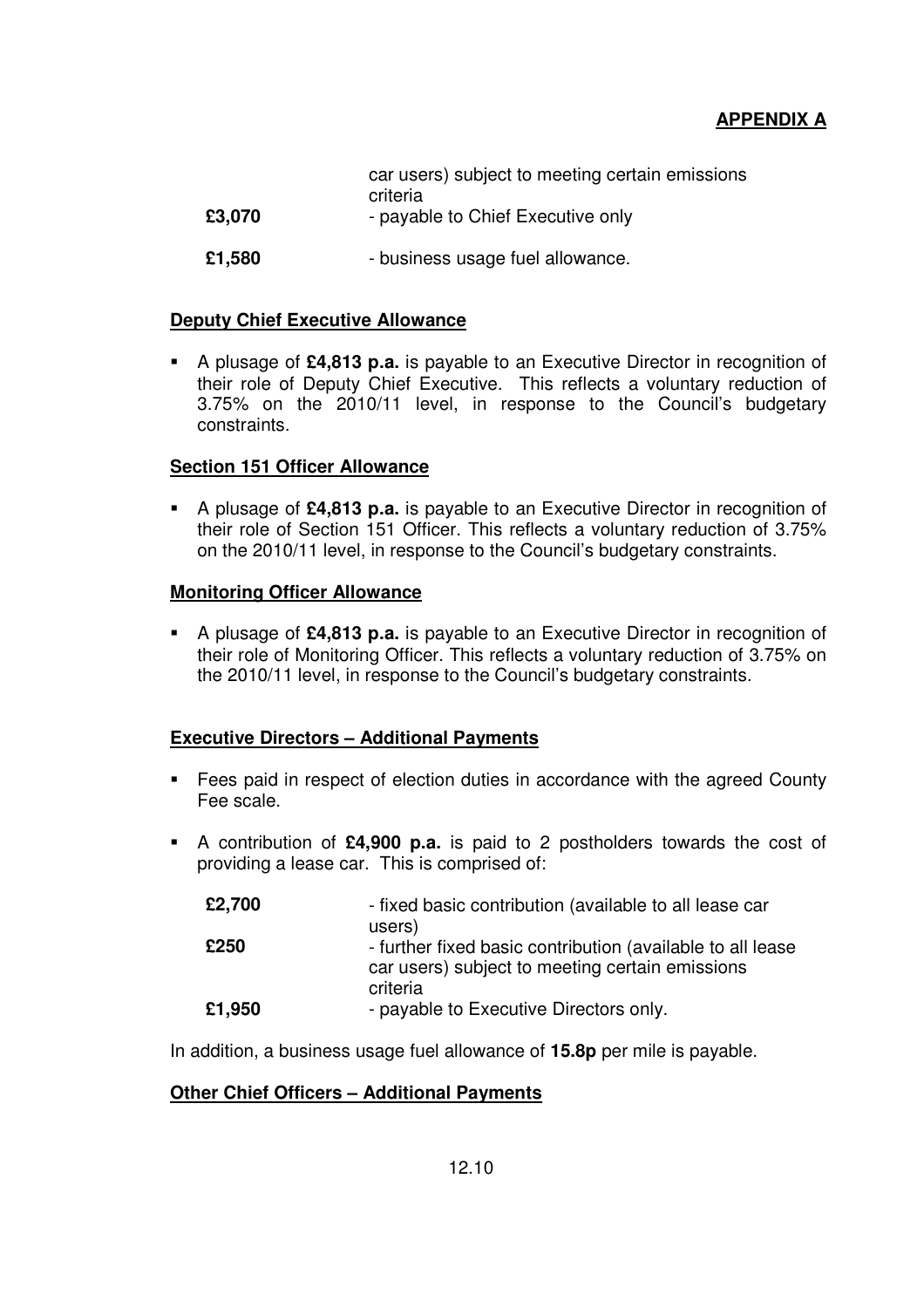The provision of subsidised lease cars is restricted to postholders designated as Essential Car Users and employed by the Council prior to the formation of the Strategic Alliance. Non-lease car holder Essential Users are paid the following:-

**Car User Allowance:** The Council compensates designated Essential Car Users who do no drive a lease car, in accordance with the provisions of the NJC for Local Government Services, as amended by the removal of the top banding, in accordance with a joint local agreement. The resultant allowances are as follows:

| 451-999 cc | $1000 + cc$ |
|------------|-------------|
| £846       | £963        |

**Mileage Rates:** The Council compensates all employees who are authorised to use their own car on Council business in accordance with the provisions and rates agreed by the NJC for Local Government Services, as amended by the removal of the top banding, in accordance with a joint local agreement. The resultant mileage rates apply:

|                              | 451-999cc | $1000 + cc$ |
|------------------------------|-----------|-------------|
| <b>Essential User</b>        |           |             |
| Per mile (first 8,500 miles) | 36.9p     | 40.9p       |
| Thereafter:                  | 13.7p     | 14.4p       |

 Fees paid in respect of election duties in accordance with the agreed County Fee Scale.

# **Payments on Termination**

The Council's approach to statutory and discretionary payments on termination of employment of chief officers, prior to reaching normal retirement age, is set out within its policy statement in accordance with Regulations 5 and 6 of the Local Government (Early Termination of Employment) (Discretionary Compensation) Regulations 2006.

Any other payments falling outside the provision or the relevant periods of contractual notice shall be subject to a formal decision made by the Full Council or relevant elected members, committee or panel of elected members with delegated authority to approve such payments.

When severance payments are awarded where the total payment is greater than £100,000 these payments will be subject to approval by Full Council. At the point of this statement the Government has announced the cap on severance payments will be set at £95,000. The date when this cap is due to come into force is yet to be determined.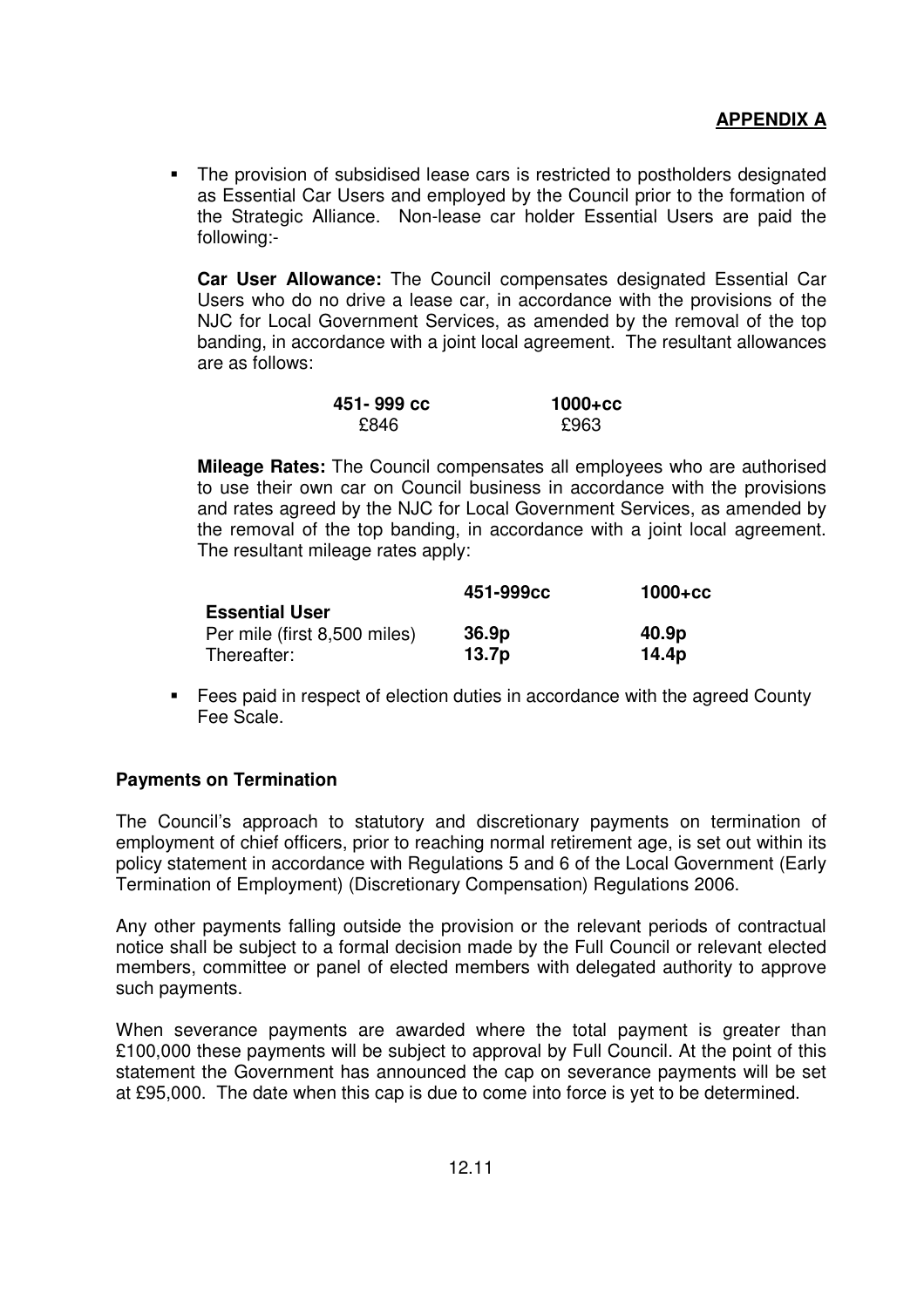### **Re-employment / Re-engagement of former Chief Officers**

It is the policy of the Council not to re-employ former employees granted voluntary redundancy, including former Chief Officers. In exceptional cases, and only where there is a clear benefit to the Council, such former employees may be re-engaged on a shortterm contract for service.

### **Publication**

Upon approval by the Full Council, this statement will be published on the Council's Website. In addition, for posts where the full time equivalent salary is at least £50,000, the Council's Annual Statement of Accounts will include a note setting out the total amount of:

- salary, fees or allowances paid to or receivable by the person in the current and previous year;
- any bonuses so paid or receivable by the person in the current and previous year;
- any sums payable by way of expenses allowance that are chargeable to UK income tax;
- any compensation for loss of employment and any other payments connected with termination;
- any benefits received that do not fall within the above.

The Council already provides details on its website of the remuneration paid to, and the duties of, the Chief Executive and Executive Directors.

### **Lowest Paid Employees**

The lowest paid persons employed under a contract of employment with the Council are employed on full time (37 hours) equivalent salaries in accordance with spinal column 6 (£13,614 per annum). The Council employs Modern Apprentices who are not included within this definition of 'lowest paid employees' as they are paid in accordance with national apprenticeship rates of pay.

The relationship between the rate of pay for the lowest paid and chief officers is determined by the processes used for determining pay and grading structures as set out earlier in this policy statement.

The statutory guidance under the Localism Act recommends the use of pay multiples as a means of measuring the relationship between pay rates across the workforce and that of senior managers, as included within the Hutton 'Review of Fair Pay in the Public Sector' (2010). The Hutton report was asked by Government to explore the case for a